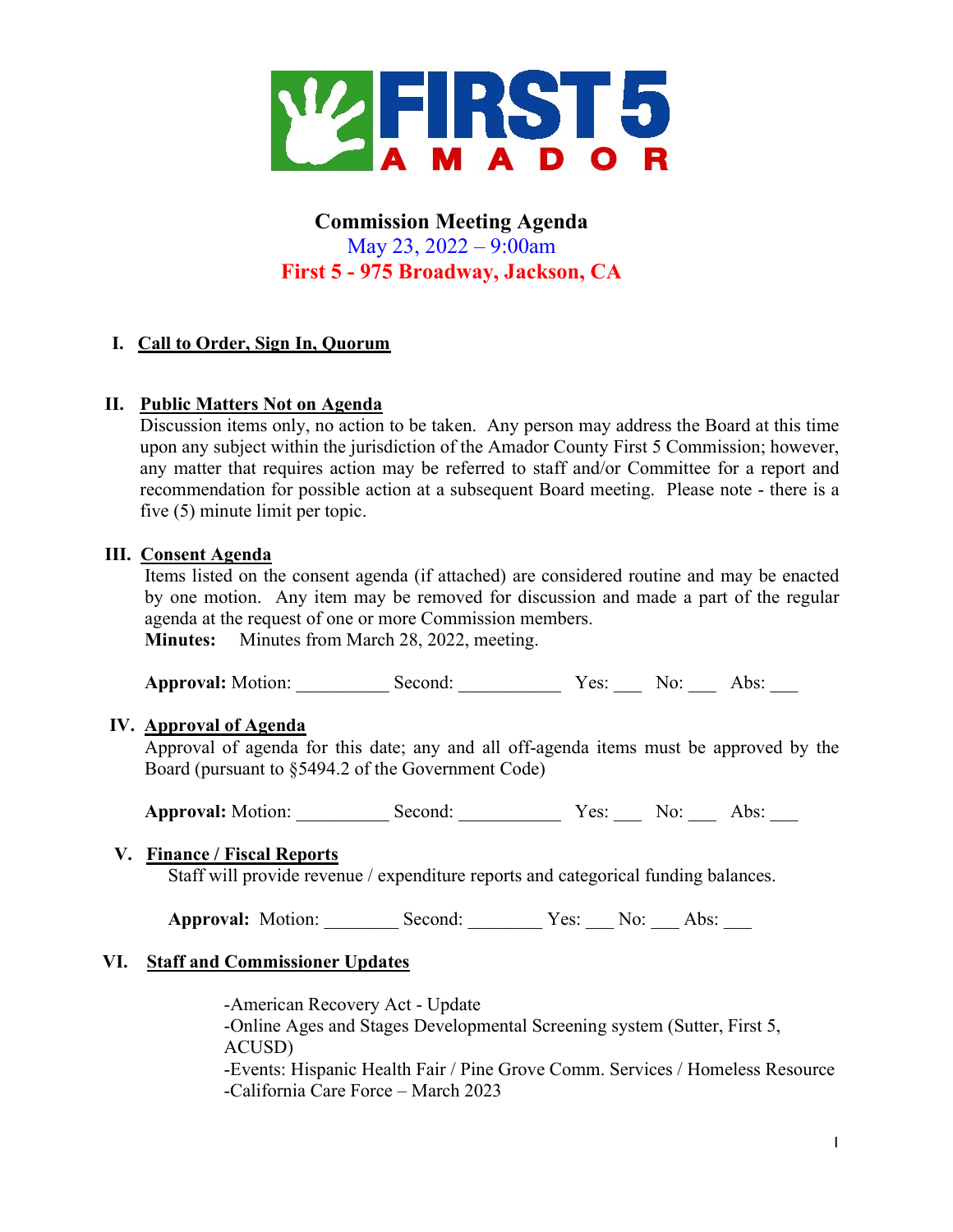## VII. Funded Program / Grant Updates

 -Imagination Library (840) and Literacy Campaign -Home Visiting – Baby Welcome Wagon / Welcome Baby (re-branding) -Amador Quality for Kids (IMPACT, Quality Counts CA, Family, Friend and Neighbor Care, etc.) -Family Resource Centers (Nexus) – School Readiness and Playgroup locations -Anthem BC – Developmental Screening /Referrals – grant extension -CA Family Resource Assoc. – Family Resource Center Grant (held by First 5) -Kindergarten Bridge -MHSA – Perinatal Wellness and Behavioral Specialist services (addition of clinician)

# VIII. 2022 – 2023 Budget

Staff will present the draft budget for review / approval. Staff will also provide budget justifications for external grants.

Approval: Motion: Second: Yes: No: Abs:

### IX. Playgroup – Contract and Program Revisions

Staff has reviewed current attendance and community needs and is recommending a change in service delivery. (Nexus – Family Resource Centers and Jackson / Ione / Plymouth). No fiscal change in the Nexus contract. Program delivery will be amended to meet the needs of families in the Upcountry and Camanche areas. The E.D. will work with Nexus staff for reporting / evaluation.

H. Hall contract amendment due to move from a modified schedule to in-person/weekly (Jackson, Ione, Plymouth)- \$30,000 – 112 Playgroups

Approval: Motion: Second: Yes: No: Abs:

#### X. Dad and Me – Contract

Staff is recommending continuation of the current contractor with a change in service delivery (in-person events).

Approval: Motion: \_\_\_\_\_\_\_\_\_ Second: \_\_\_\_\_\_\_\_ Yes: \_\_\_ No: \_\_\_ Abs: \_\_\_

# XI. Strategic Plan – Follow-up / Review

As a follow-up – staff is recommending continuing with the current plan and acquiring quotes for strategic planning (22/23). (One quote was received during COVID and placed on-hold.) The Child Abuse Prevention Council is also considering a consultant for strategic planning. Staff is requesting direction regarding cost, potential joint proposal, etc.

Approval: Motion: \_\_\_\_\_\_\_\_\_\_ Second: \_\_\_\_\_\_\_\_\_ Yes: \_\_\_\_ No: \_\_\_\_ Abs: \_\_\_